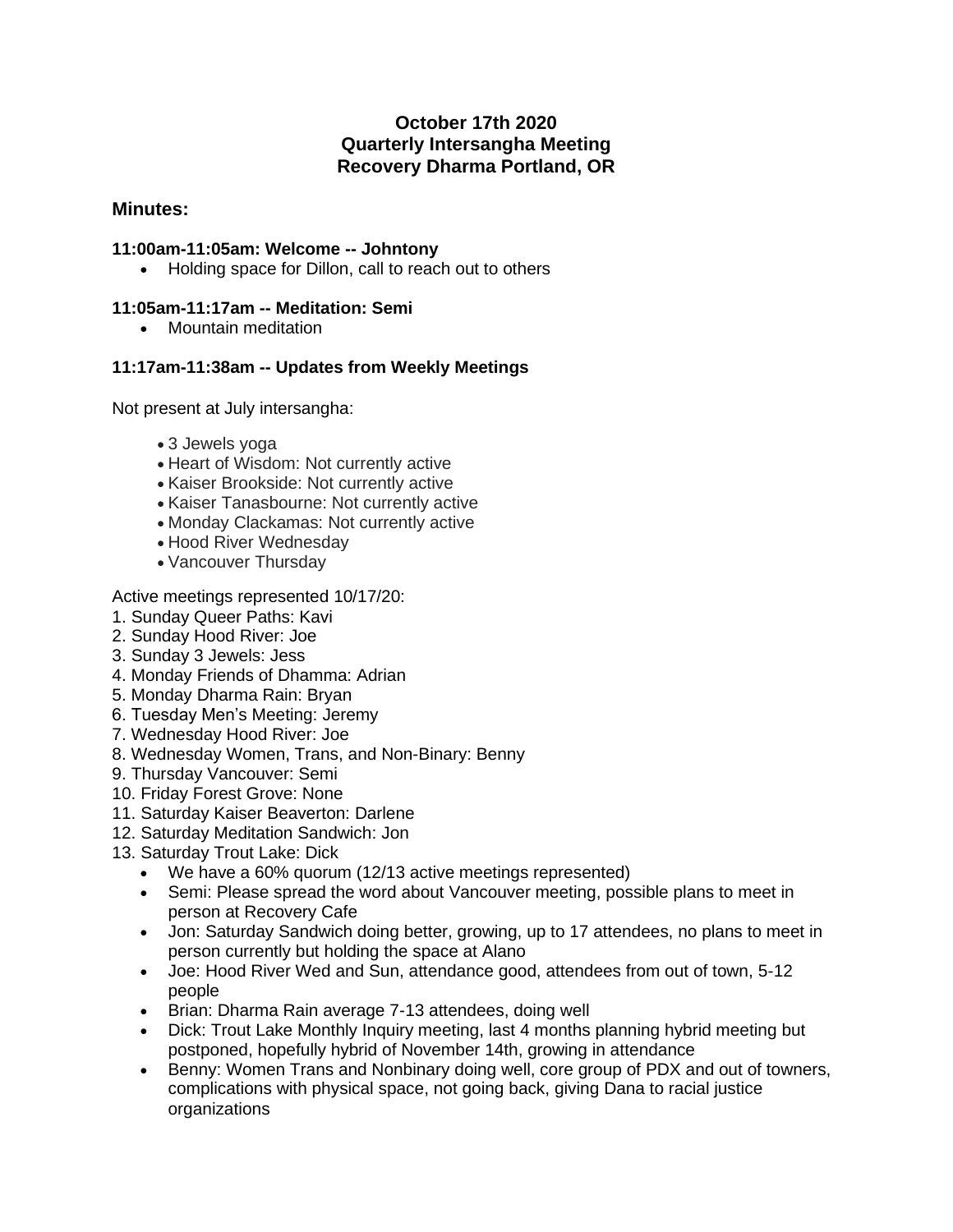- Darlene: Saturday Kaiser core 7-8 regular attendees plus out of town drop-ins, haven't discussed going back to in-person, Kaiser not considering in-person meetings this calendar year
- Jess: 3 Jewels Yoga (now Mindful Movement) in transition, core members leaving, service positions getting burned out, couldn't find committed yoga teachers, core group of 4 plus a few others 4-7 per week, 10 minute mindful movement + meditation, uncertain about physical space
- Kavi: Queer Paths more Portland regulars as well as out of towners, Kavi in process of transitioning out of secretary position and looking for new one
- Adrian: Friends of the Dhamma Dawn Metta 5-6 core members plus occasional others, doing well
- Jeremy: Men's Meeting low attendance, 50/50 out of towners, call to spread the word

Johntony: If secretary of meeting is changing, please send new email address to PDXIntersangha@gmail.com to change contact for meeting

Also, don't point people to National website spreadsheet of meetings to find PDX meetings, point them to RecoveryDharmaPDX.org

## **11:38am-11:44am -- Treasurer Report: Gordon**

- PayPal is active and collecting Dana=\$249.99
- \$688.86 in On Point after buying books for outreach
- \$938.85 total
- Hoping to spend some money to host a speaker for workshop and other programs in the future, keep a prudent reserve for keeping Zoom account running, doing outreach like sending books
- Bryan has been using shortened URL for PayPal to post in meeting chat
- Everyone can find link to PayPal on RecoveryDharmaPDX.org

#### **11:44am-11:48am -- January Intersangha Officer and Committee Chair Elections: Johntony**

- Explains history of system of having "co" officers positions in training who roll into positions such as Chair, Treasurer, and Secretary the following year, no election
- Only one "Co" position held now: Semi as Co-Chair. Co-Treasurer and Co-Secretary are vacant as well as program and committee chairs
- Call to think of stepping up or nominating persons for service positions for January elections, call to announce positions in meetings
- Position descriptions on website

### **11:48am-11:52am -- BIPOC Initiative Update: Jess**

- Jess managing Google Doc including resources to support BIPOC community and antiracism resources, Doc is on homepage of website
- Not aware of anti-racist working group meeting continuing
- Might be more opportunity to do larger-scale outreach next year in preparation for annual Sangha Summit

### **11:52am-12:27pm -- Outreach & Committee Reports**

- **Semi: Outreach committee**
	- $\circ$  Intersangha voted to spend up to \$200 on books to send to residential SUD treatment, detox and correctional facilities, goal to increase knowledge of existence of our program, included labels pointing to RecoveryDharmaPDX.org, still working on sending approx. 2 books per facility